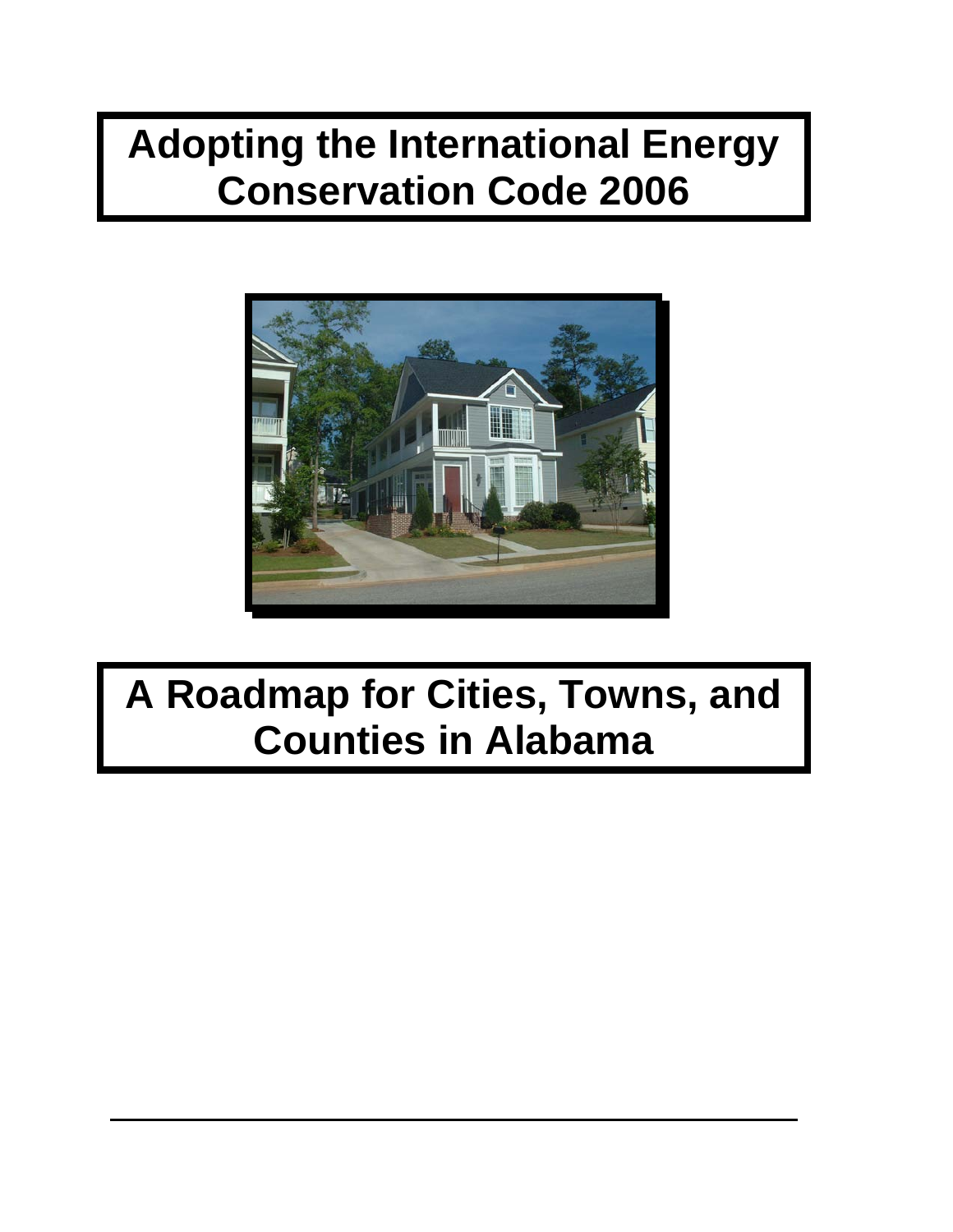**Produced for the**

## **Alabama Department of Economic and Community Affairs**

**By**

**Bruce W. Smith, CPC School of Building Science Auburn University, AL**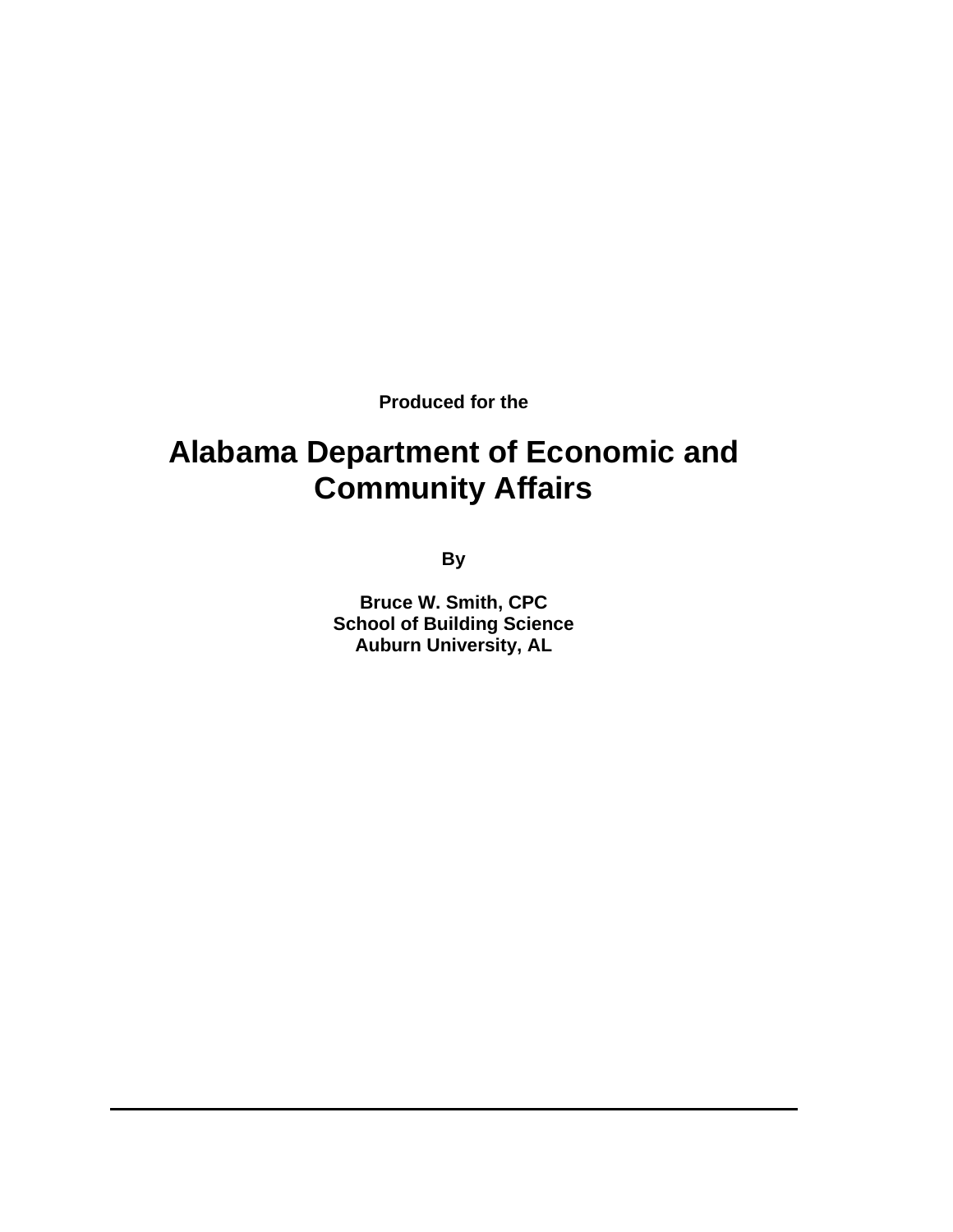#### **Introduction**

City, town, and county administrators in Alabama are dedicated to protecting the safety and investments of the citizens and promoting the economic prosperity of their respective jurisdictions. To this end, one of the questions administrators need to deal with is the adoption of building codes, and in particular, energy codes.

The most current codes for building construction are produced by the International Code Council (ICC). These codes cover all aspects of construction for commercial and residential buildings. One of the codes is the International Energy Conservation Code (IECC). Energy conservation is one of the most vital issues confronting this nation. The use of modern codes saves energy and money for the citizens of Alabama and reduces the national energy needs.

Unfortunately, only 4% of the municipalities in Alabama have adopted codes from the International Code Council (ICC). Forty-six municipalities have adopted a version of the International Residential Code (IRC) (2000, 2003, or 2006), which include some energy efficient requirements and references the International Energy Conservation Code as it applies to residential construction. Nine municipalities have adopted the International Energy Conservation Code, which applies to all construction.

A survey of the code officials for the 39 municipalities that had adopted the IRC by February 2008 revealed several important facts. The officials were satisfied with the content of the codes, and appreciate the support and training received from the International Code Council. The codes were adopted with very few modifications, and most of these modifications were considered equal or more stringent. Several, though, modified the Energy Efficiency Chapter 11, where the code became less stringent, resulting in lower energy efficiency for structures. The results of the survey are discussed in more detail in later sections.

This publication is designed to assist administrators in the adoption of energy codes. A 2008 survey of city, town and county officials of non-adopting municipalities in Alabama was conducted to determine why the codes had not been adopted. The results showed that officials had questions and reservations about certain parts of building codes offered by the International Code Council, including the International Energy Conservation Code (IECC) and International Residential Code 2006 (IRC 2006).

The following addresses, and hopefully answers, those questions and reservations to allow municipal officials to make an informed decision about the modern building codes as they pertain to energy conservation. The questions are about the content of the building codes and the impact of the codes on home owners (home buyers), home builders, governmental bodies, and code officials. The codes referenced in the document are the International Energy Conservation Code and the International Residential Code 2006. Below are some frequently asked questions regarding energy codes.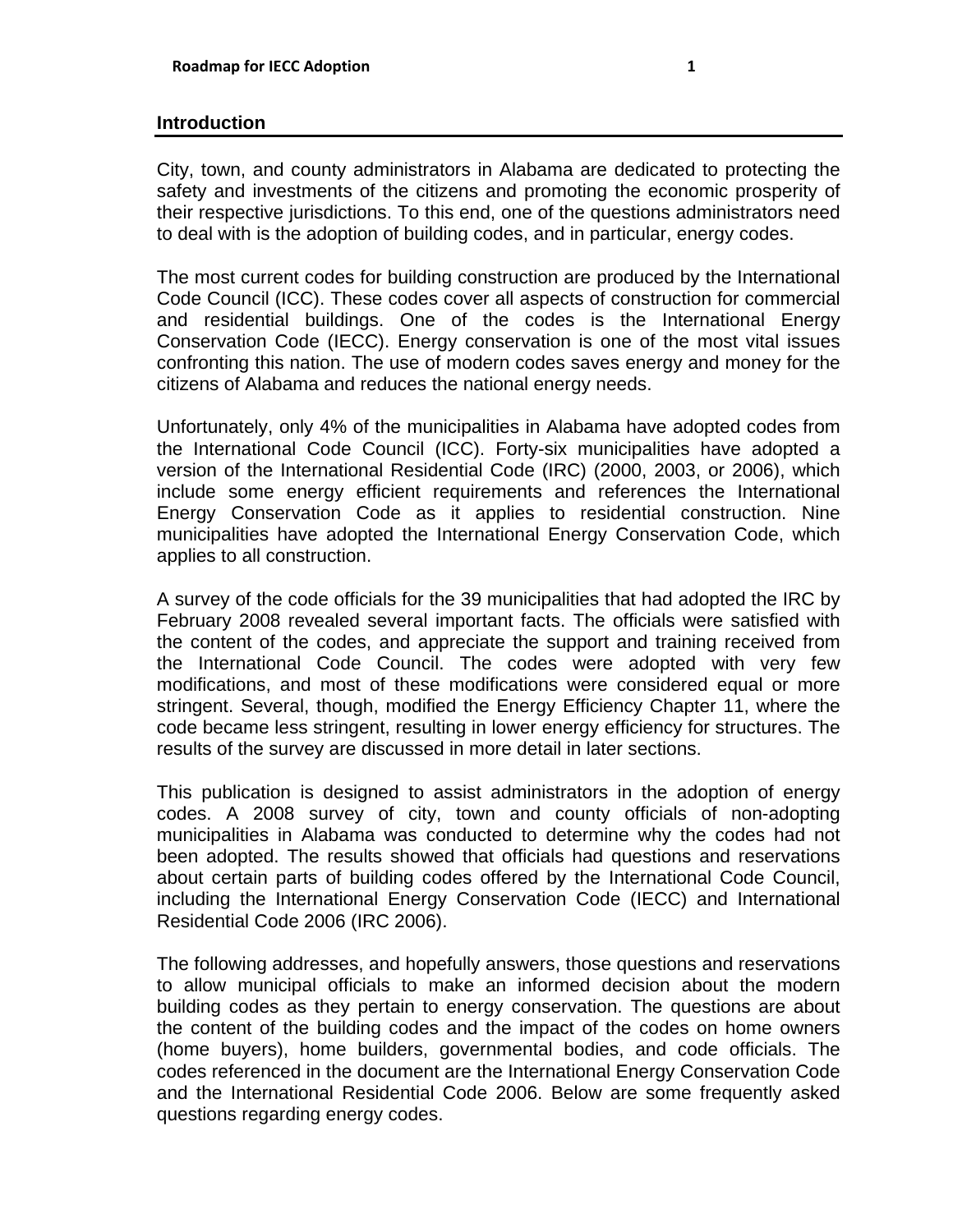The International Code Council (ICC) was established in 1994 as a nonprofit organization dedicated to developing a single set of comprehensive and coordinated national model construction codes. The founders of the ICC are Building Officials and Code Administrators International, Inc. (BOCA), International Conference of Building Officials (ICBO), and Southern Building Code Congress International, Inc. (SBCCI). Since the early part of the last century, these nonprofit organizations developed the three separate sets of model codes used throughout the United States. Although regional code development has been effective and responsive to our country's needs, the time came for a single set of codes. The nation's three model code groups responded by creating the International Code Council and by developing codes without regional limitations.

There were substantial advantages in combining the efforts of the existing code organizations to produce a single set of codes. Code enforcement officials, architects, engineers, designers and contractors can now work with a consistent set of requirements throughout the United States. Manufacturers can put their efforts into research and development rather than designing to three different sets of standards, and can focus on being more competitive in worldwide markets. Uniform education and certification programs can be used internationally. A single set of codes may encourage states and localities that currently write their own codes or amend the model codes to begin adopting the International Codes without technical amendments. This uniform adoption would lead to consistent code enforcement and higher quality construction. The code organizations can now direct their collective energies toward wider code adoption, better code enforcement and enhanced membership services. All issues and concerns of a regulatory nature now have a single forum for discussion, consideration and resolution. Whether the concern is disaster mitigation, energy conservation, accessibility, innovative technology or fire protection, the ICC provides a single forum for national and international attention and focus to address these concerns.

## **2. What is the International Energy Conservation Code?**

Code officials, all levels of government, and the general population recognize the need for energy conservation in the operation of all buildings. The response from the ICC is a modern, up-to-date energy conservation code addressing the design of more energy efficient building envelopes and the installation of energy efficient mechanical, lighting, and power systems.

The International Energy Conservation Code (IECC) establishes minimum regulations for efficient buildings using prescriptive and performance related provisions. The codes are founded on broad based principles that make possible the use of new materials and new energy efficient designs.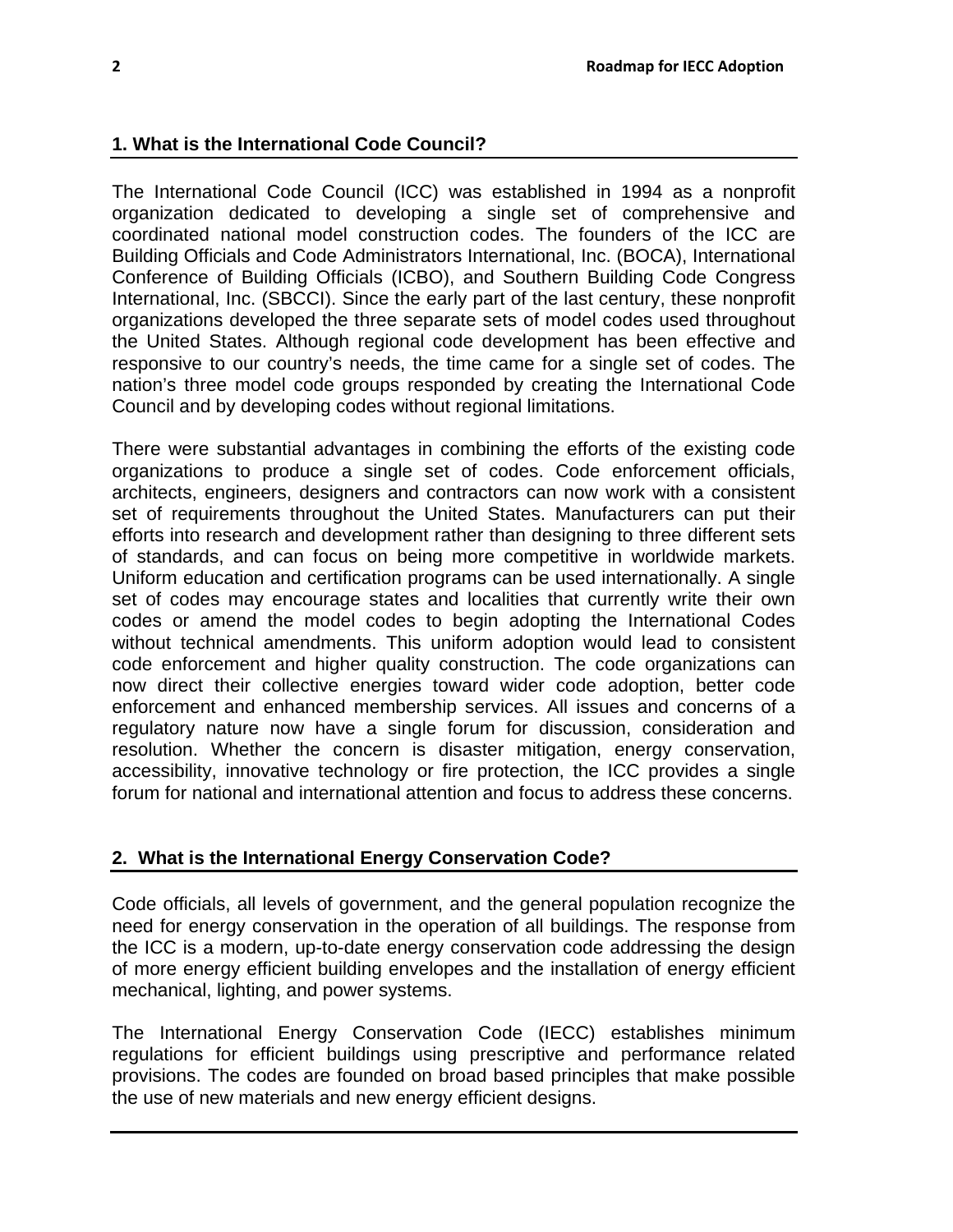## **3. What is the International Residential Code 2006?**

The International Residential Code 2006 (IRC 2006) is the most recent and complete set of procedures and regulations for the construction of residential structures, describing the minimum standards for foundations, structure, roofing, doors, windows, plumbing, electrical, mechanical systems, and other matters of safety and sanitation. The IRC 2006, Chapter 11 contains provisions on residential energy efficiency, but is not as broad as the IECC.

The first version of the International Residential Code was released in 2000. The second version came in 2003 and the current version (as of 2008) is the IRC 2006.

## **4. How does the International Energy Conservation Code relate to the International Residential Code 2006?**

The sections of the International Energy Conservation Code (IECC) that pertain to residential buildings are contained in the International Residential Code (IRC) 2006. Chapters 3 and 4 of the IECC correlate to Chapter 11 of the IRC 2006. The significant areas of construction addressed are: insulation, windows, air infiltration, HVAC systems, and domestic hot water systems.

## **5. What structures are covered by the International Residential Code?**

The IRC 2006 applies to detached single family, two family dwellings, and town houses not more than three stories high above grade. The codes apply to the construction, alteration, movement, enlargement, replacement, repair, equipment, and demolition.

## **6. How does the International Residential Code differ from the Southern Building Code?**

The IRC was created out of the Southern Building Code (SBC) and the two other regional building codes. The SBC 1999 was modified in format and content to match the IRC 2000 so the transition would be smooth throughout the country. Most home builders and code officials working under the SBC 1999 would not have noticed an appreciable change moving to the IRC 2000.

The IRC 2003 and 2006 have been modified to clarify some codes and now include the Energy Conservation section.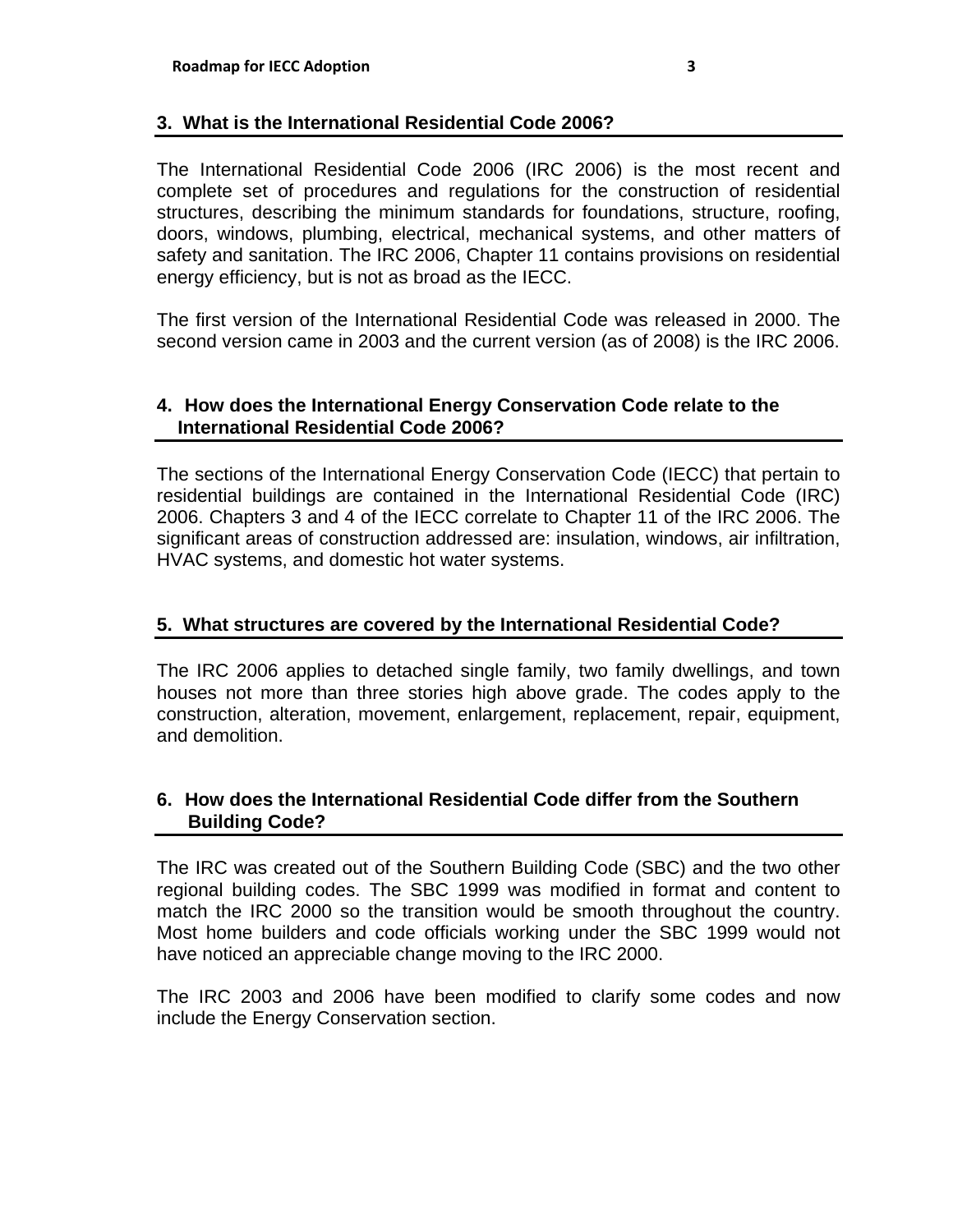## **7. What groups endorse the adoption of the International Energy Conservation Code and International Residential Code 2006?**

Some of the many organizations endorsing the ICC codes include:

- National Association of Home Builders
- Code Officials Association of Alabama
- Fire Marshals Association of Alabama
- Department of Energy
- Energy Efficient Codes Coalition
- Environment America
- Fenestration Manufactures Association
- National Fenestration Rating Council
- Buildings Code Acceptance Project

## **8. How many municipalities in Alabama have adopted the International Residential codes?**

As of September 2008, there are 46 cities, towns, and counties that have adopted the International Residential Code, either the 2000, 2003, or the 2006 version. More significantly, the adopted codes cover 57% of the population of Alabama. The largest city adopting the International Residential Code has 243,000 people and the smallest has 1200 people.

## **9. What are the advantages of changing to the IRC 2006 with the energy conservation code included?**

The goal of the ICC is consistent codes throughout the country, which are fair to home owners and builders. There are advantages for owners, builders, and code officials in adopting the IRC 2006. More details are included in the following questions.

- Home Owners
	- o Many times home owners shop for homes in more than one jurisdiction and want to be able to compare the quality of homes in different areas.
	- o Home owners need to know that someone is watching to make sure that their home is properly constructed.
	- o Home owners would have the confidence that their home is energyefficient.
- Home Builders
	- o Home builders work in different jurisdictions and would prefer working under one set of codes.
	- o If everyone is building to the same requirements home builders can compete on a "level playing field."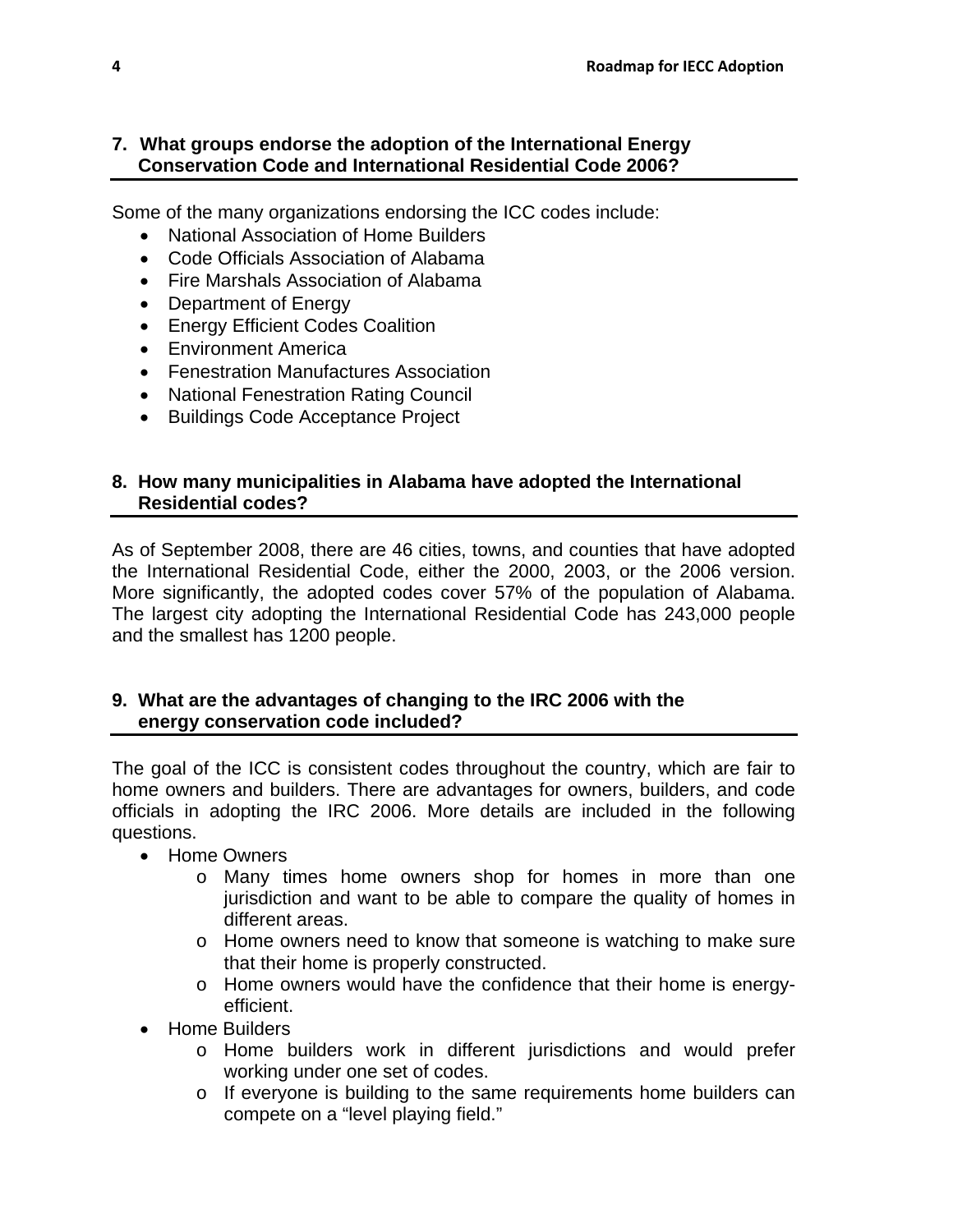- Code Officials
	- o Code officials would have a set of codes which are current and an organization that provides support.
	- o Code officials would have access to the training provided by the ICC.
	- o The IECC is referenced in Chapter 11, therefore the adopters of the IRC get the full benefit of the IECC for residential structures.

## **10. Are building codes a benefit to home owners or do they simply raise the cost of the home?**

The modern building codes:

- Provide lower energy costs
- Protect the personal safety of the homeowner, their family, and guests
- Protect the homeowner's economic investment in the property
- Protect the economic well being of the community
- Protect future home purchasers
- Contribute to lower property insurance rates
- Make homes more affordable by lowering operating costs.

There are costs related to the improved quality of homes using the IECC and IRC 2006, but the costs are offset by the benefits. The energy section has some changes in insulation, windows, and HVAC equipment. Some of the changes can result in higher costs, while some changes can result in lower costs. The impacts of the changes are discussed in more detail in later questions.

## **11. How would adopting the IECC and IRC 2006 benefit home builders?**

Home builders want to build quality homes that are a value to the owners and the community. Home builders also need to make a profit on the homes they build, and to make a profit home builders need to be competitive. Adopting the IECC and IRC 2006 would ensure that all builders in the area were building to the same standard. Without codes, some builders might cut corners to provide a competitive advantage. Cutting corners is not a benefit to the buyer or the community. Most quality builders are currently using the materials and methods prescribed in the IECC and IRC 2006. The codes "level the playing field" for all parties involved.

In addition, most builders do not work in only one area. Having uniform codes, where each city and county is working under the IECC and IRC 2006, gives the home builders consistent codes, which lowers their costs of design and construction.

Higher appraisals come from the knowledge that homes are less susceptible to storm damage, termites, rot, general deterioration, and they are more energy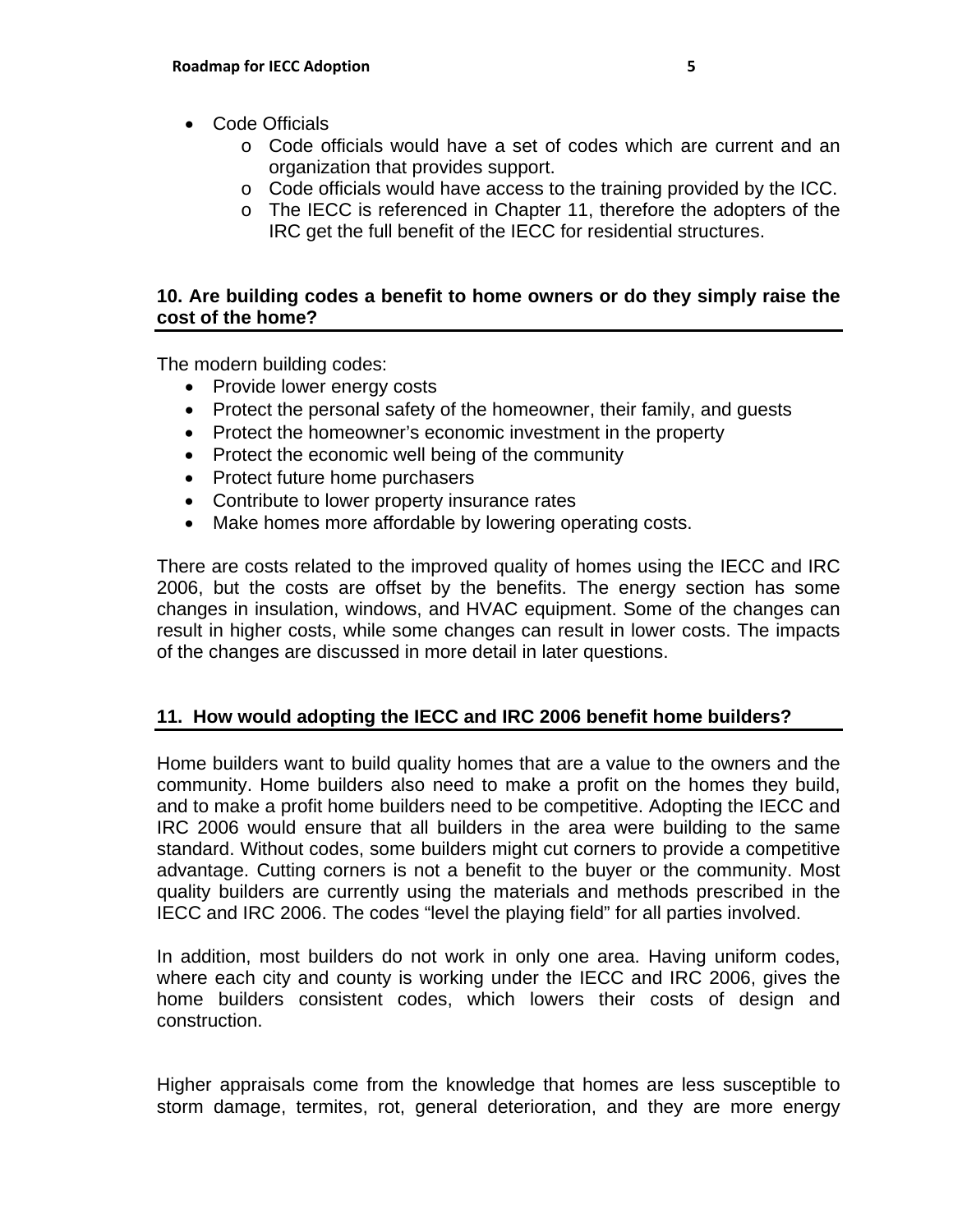efficient. Banks need to protect their investment and the investment of the home owners. Knowing that homes are built to a consistent and quality code that the IECC and IRC 2006 provide could result in better appraisals.

## **12. How would adopting the IECC and IRC 2006 benefit the code officials?**

Building code officials have a great deal of responsibility to protect the safety and investments of the citizens. The only tool the code officials have to perform their duties is the building code. These officials need the best code possible and the support of the organization behind that code.

The IECC and IRC 2006 are the most modern and comprehensive codes available. The ICC will train code officials and provide plan review services if needed. The ICC will answer questions about the code and resolve disputes. In cases where the home builder and code official have different interpretation of the code, the question can be presented to the ICC and a "letter of interpretation" will be issued. Past interpretations are also available. A list of resources is included in Appendix A.

## **13. What are the new Energy Conservation rules on insulation?**

There are few people who would argue that insulation benefits the homeowner by decreasing heating and cooling needs. The question is whether additional insulation is warranted. The IECC and IRC 2006 have divided the country into eight climate zones in order to tailor the energy conservation measures to a particular zone. Alabama is located in Climate Zones 2 and 3. Mobile County and Baldwin County are in Zone 2, and the remainder of the state in Zone 3. The wall and ceiling insulation requirements are the same for both zones.

Insulation is rated by a term called the R-value. An R-value indicates insulation's resistance to heat flow. The higher R-value materials have greater insulating effectiveness. The R-value depends on the type of insulation and includes its material, thickness, and density.

The code requires walls in Zones 2 and 3 to have an R-13 value, which is satisfied by standard 3 ½ inch fiberglass insulation. The ceilings require an R-30. There are two common methods of achieving R-30. The first type is blanket or batt installation, commonly made of spun fiberglass. The second common method is through loose fill of cellulose, fiberglass, or mineral wool insulation. This installation is blown into place using special equipment or is sometimes poured in. Blown-in and spray foam insulation are good for adding insulation to existing areas, and are very good at filling around irregularly shaped areas and obstructions.

The use of R-13 in Walls and R-30 in ceilings is consistent with current means and methods used by Alabama home builders, whether working under a specific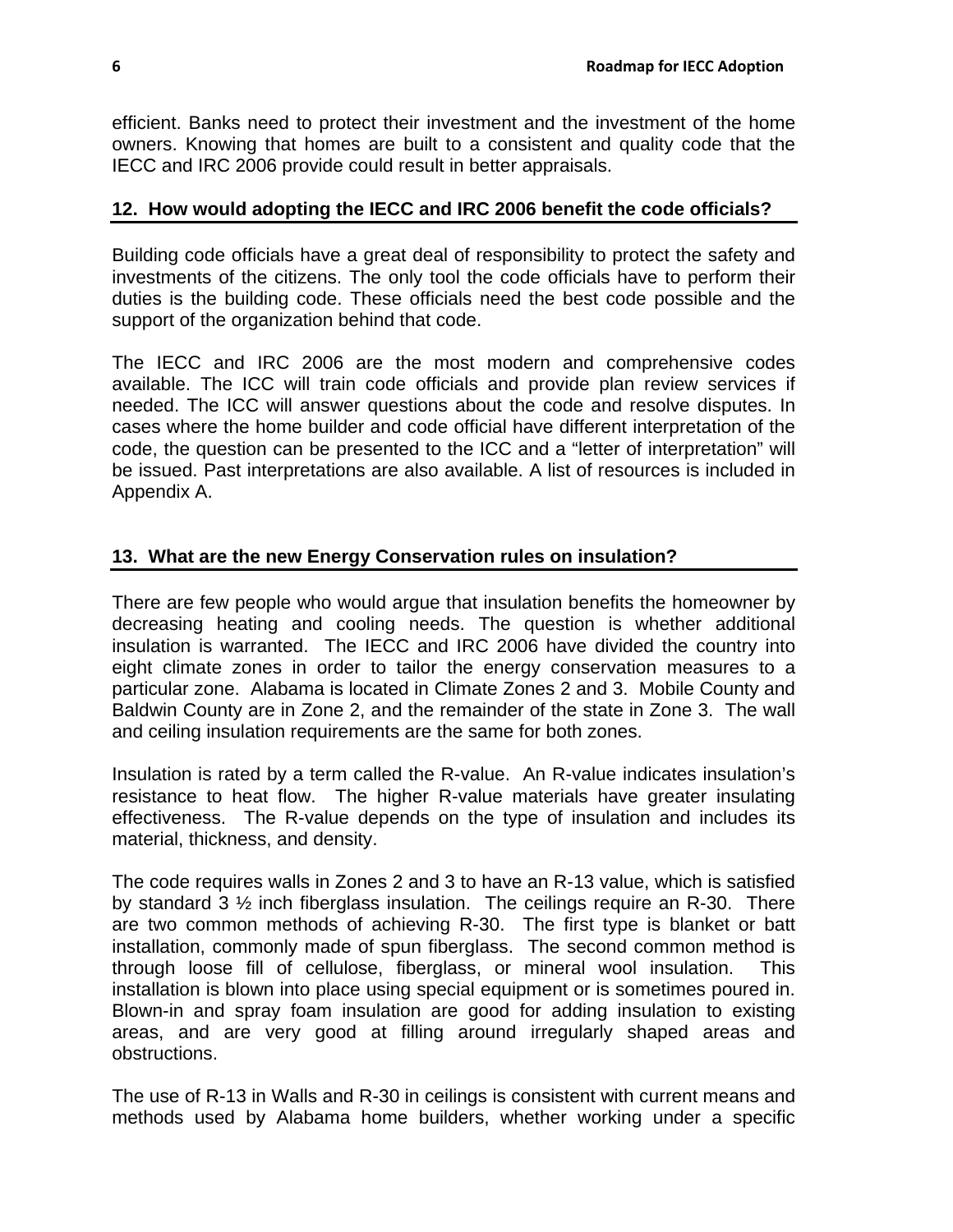building code or not. As a result, there is no additional cost for wall and ceiling insulation under the IECC and IRC 2006.

## **14. What is the additional cost for windows under the IECC and IRC 2006?**

There are additional requirements for windows under the new codes. The first is a Solar Heat Gain Coefficient lower than .40 for Zones 2 and 3. The Solar Heat Gain Coefficient (SHGC) measures the fraction of incident solar radiation, or heat from the sun, that enters a building through the windows. The SHGC number ranges from zero to one, with the lowered number indicating lower heat gain in the building. A SHGC of .40 means that only 40% of the solar heat that could come into the house through the window is actually coming into the room. Different climate zones require different SHGC ratings.

The second factor on the windows is the U-value, which is a measurement of the resistance to heat loss. This factor indicates the insulating performance of the entire window unit. The lower the U-value, the better the window provides a barrier to thermal changes. Zone 2 requires a U value of .75, and Zone 3 requires a U value of .65. There are slightly higher costs for windows that meet the code requirements. A national window manufacturer representative stated that the additional charge for windows that meet the energy performance ratings required for Alabama is approximately 5%. Lower-cost window units may have a higher percentage charge for the glazing upgrade, but the dollar increase per home would be the same.

For example, based on estimated costs, a 2500 square foot home in Alabama would typically have about \$5000 of windows installed. The additional cost to the builder and homeowner for high efficiency windows would be approximately \$250.

Conforming to the requirements of the window section of the IECC and IRC 2006 is easy. The National Fenestration Rating Council rates each window and supplies a tag showing the SHGC and the U-factor for the window. The tag should be attached to each window. Separate certification is available for documentation. If the window is ENERGY STAR certified it will also have an ENERGY STAR label with information on the climate zones the window is rated for.

Several factors should be considered when choosing windows. The insulation, windows and HVAC equipment are all components of the energy efficient system. The sections below will discuss the overall savings and other benefits for the home owner and the home builder when installing energy efficient windows.

## **15. Would the additional cost for the windows be offset by energy savings?**

The heating load and the cooling load for any building are determined by examining all of the components that impact the loads. Cooling loads are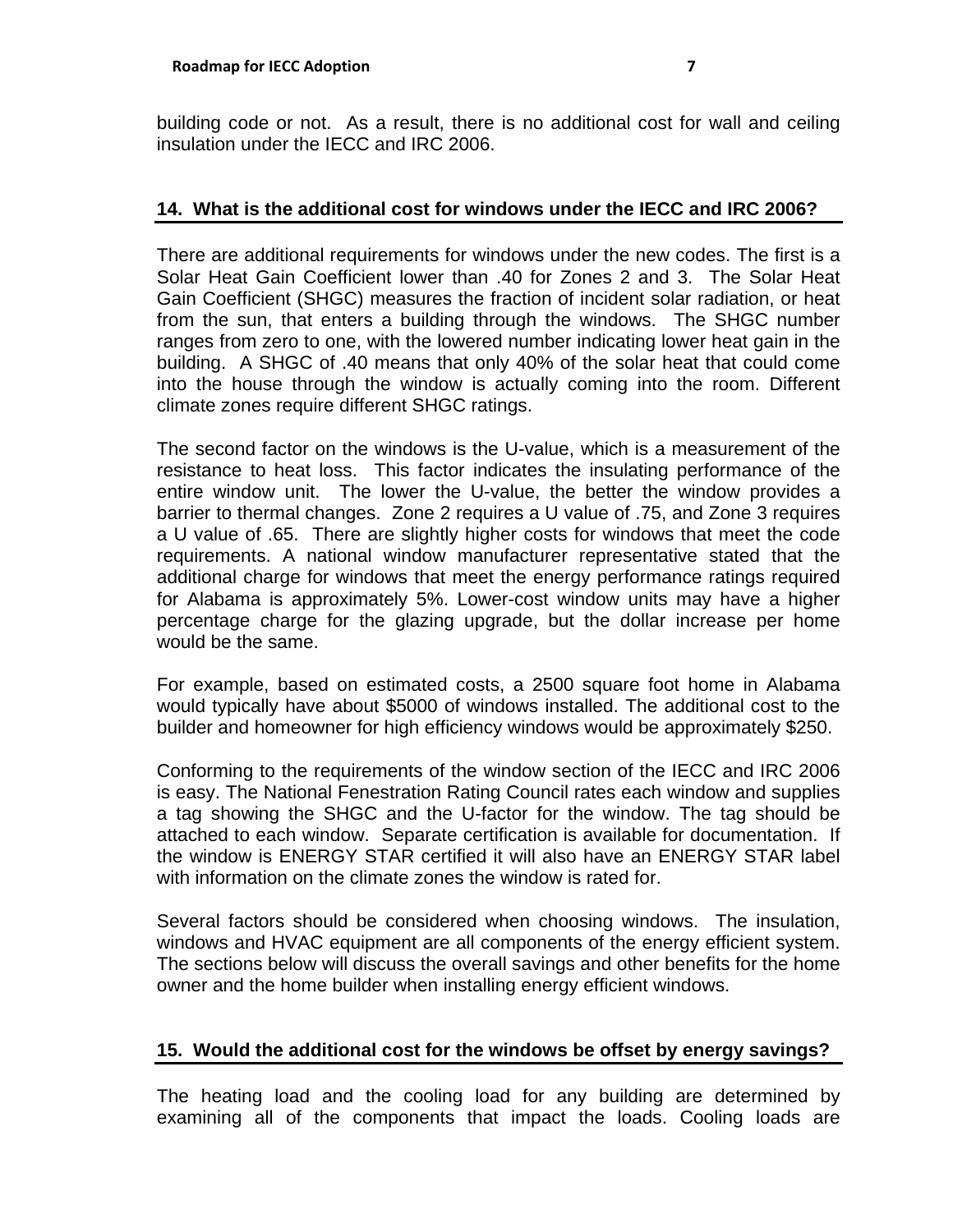computed by adding internal heat sources to external heat sources. The size of the air-conditioning equipment is determined by the peak cooling load. Since internal heat sources, such as lighting and appliances, are often constant throughout the year, the peak cooling load variable is the solar heat gain on the building envelope. On national average space cooling represents 10% of annual energy use in residential buildings, but this percentage is much higher in southern states such as Alabama.

According to the Department of Energy's, Federal Energy Management Program, the annual cost for air conditioning a 2500 square foot home in Alabama is \$874 per year. The annual cost is based on a 5-ton air conditioner with average efficiency, operating 1500 hours per year, and an energy cost of \$.10 per kilowatt hour (The Energy Information Administration states that, as of May 2008, the average residential electricity rate in Alabama is \$.0983. Rates vary in different areas. The annual hours of usage will depend on the individual home and the needs of the residents).

Windows account for 33% of the heat gain in a home. Therefore, if the total annual cooling cost is \$874, the windows account for \$291. A window with a SHGC of .40 would decrease the heat gain through the windows by 60%, and save \$191 per year. The windows would have a payback period of one year and three months. Most homeowners will see a value to installing quality windows.

But the energy savings is only part of the story. It was stated above that the insulation, windows, and equipment need to be viewed together as an energy efficient system. The home builder can also benefit when installing energy efficient components.

## **16. How does the home builder benefit from installing energy efficient windows?**

Energy efficient windows which have lower solar heat gain and better insulation qualities have a benefit to the builder as well as the homeowner. When the cooling loads are lowered, the equipment used to cool the building will be smaller.

The IECC and IRC 2006 require that the heating and cooling equipment be sized according to a defined criterion, which takes into consideration all of the homes systems. When sizing cooling equipment, bigger is not better. "Right sizing" the equipment gives better performance. Cooling equipment that is too large has several problems. First, the equipment will start and stop more often, which makes it less efficient to operate (more energy used in the start-up than the operation), requires more maintenance, and does not remove as much humidity from the air. Moist air feels warmer, so lower indoor temperature is required for comfort.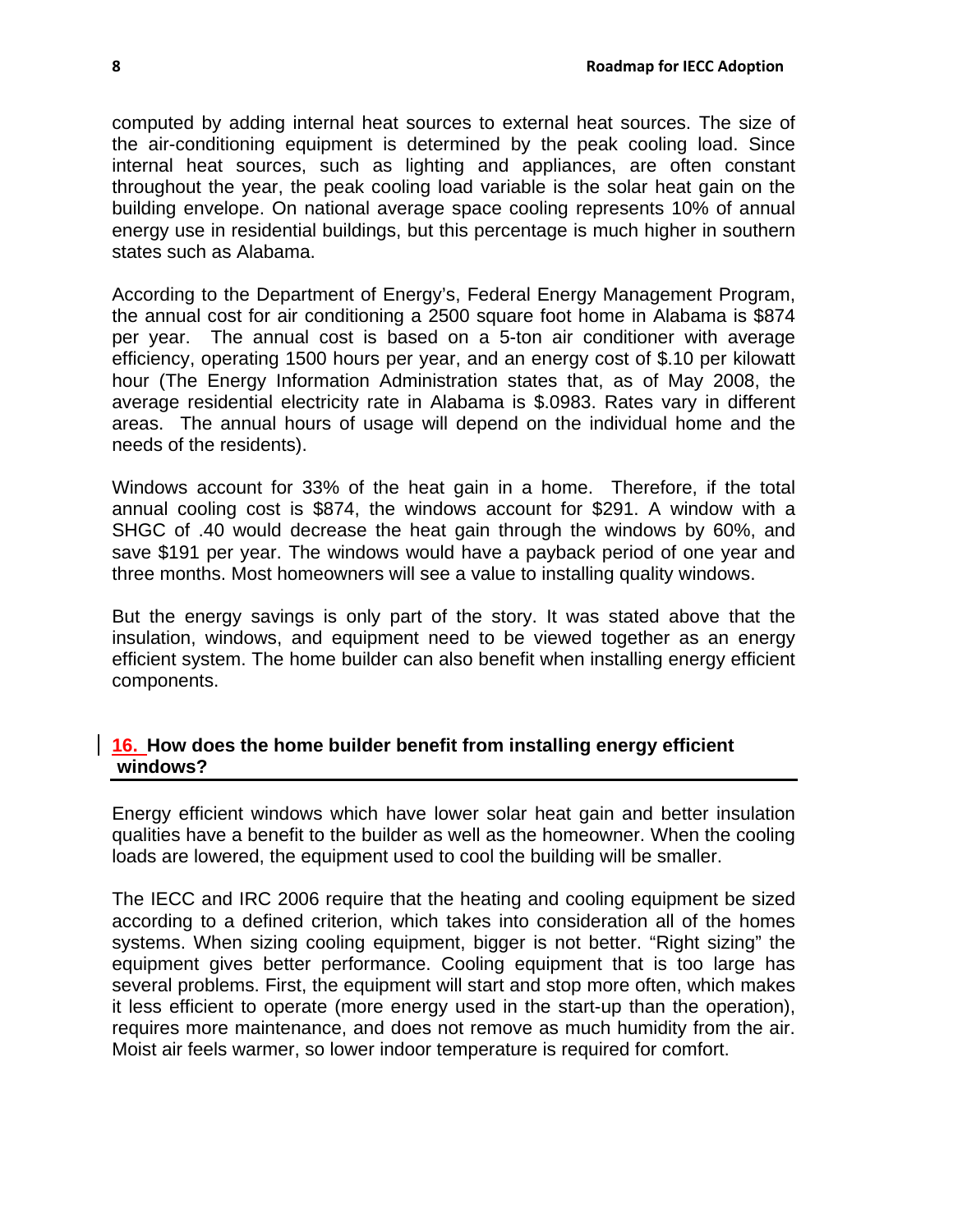The Table 1 shows the average cost for different sized equipment (Grainger Equipment Supply) and annual operating costs (Federal Energy Management Program).

| <b>Table 1 - AC Equipment and Operating Cost</b> |                            |                   |          |
|--------------------------------------------------|----------------------------|-------------------|----------|
| <b>AC</b>                                        | <b>Conditioning</b><br>Air | <b>Cost</b><br>to |          |
| size                                             | unit                       | operate           |          |
|                                                  | Incl.<br>Evaporator        |                   | 15       |
| <b>Tons</b>                                      | Coil                       | per year          | years    |
| $\overline{2}$                                   | \$1,749                    | \$350             | \$5,250  |
| 2.5                                              | \$1,878                    | \$437             | \$6,555  |
| 3                                                | \$2,140                    | \$524             | \$7,860  |
| 3.5                                              | \$2,386                    | \$612             | \$9,180  |
| 4                                                | \$2,662                    | \$699             | \$10,485 |
| 5                                                | \$2,865                    | \$874             | \$13,110 |

A home builder is able to reduce the cooling loads by installing windows with greater energy efficiency and proper insulation. If the calculated cooling loads with standard windows required a 5-ton AC unit, the home with the energy efficient windows and proper insulation would require a 3.5 ton AC unit.

The potential savings for the home builder would be \$479 in equipment and the savings to the homeowner would be \$262 per year.

The net difference for the home builder to install more energy efficient windows and a "right sized" cooling unit, is a net savings of \$229 per home.

## **17. Can any of the codes be modified to meet particular needs?**

The code may be modified but it is not recommended when the resulting code becomes less restrictive. The 39 municipalities that had adopted the IRC by February of 2008 were contacted to evaluate what areas had been modified, as well as solicit feedback on the general acceptance of the IECC and the IRC. Twenty-eight percent (11 responses) of the municipalities responded. Only sixteen revisions were made in the adopted codes, but four of the revisions were in the adoption of the energy section, which resulted in less restrictive codes and lower energy efficiency of the structures. Revisions in the mechanical, electrical and plumbing sections were changed to the International Mechanical Code, International Plumbing Code, and the National Electric Code (NEC), which are the same or more restrictive.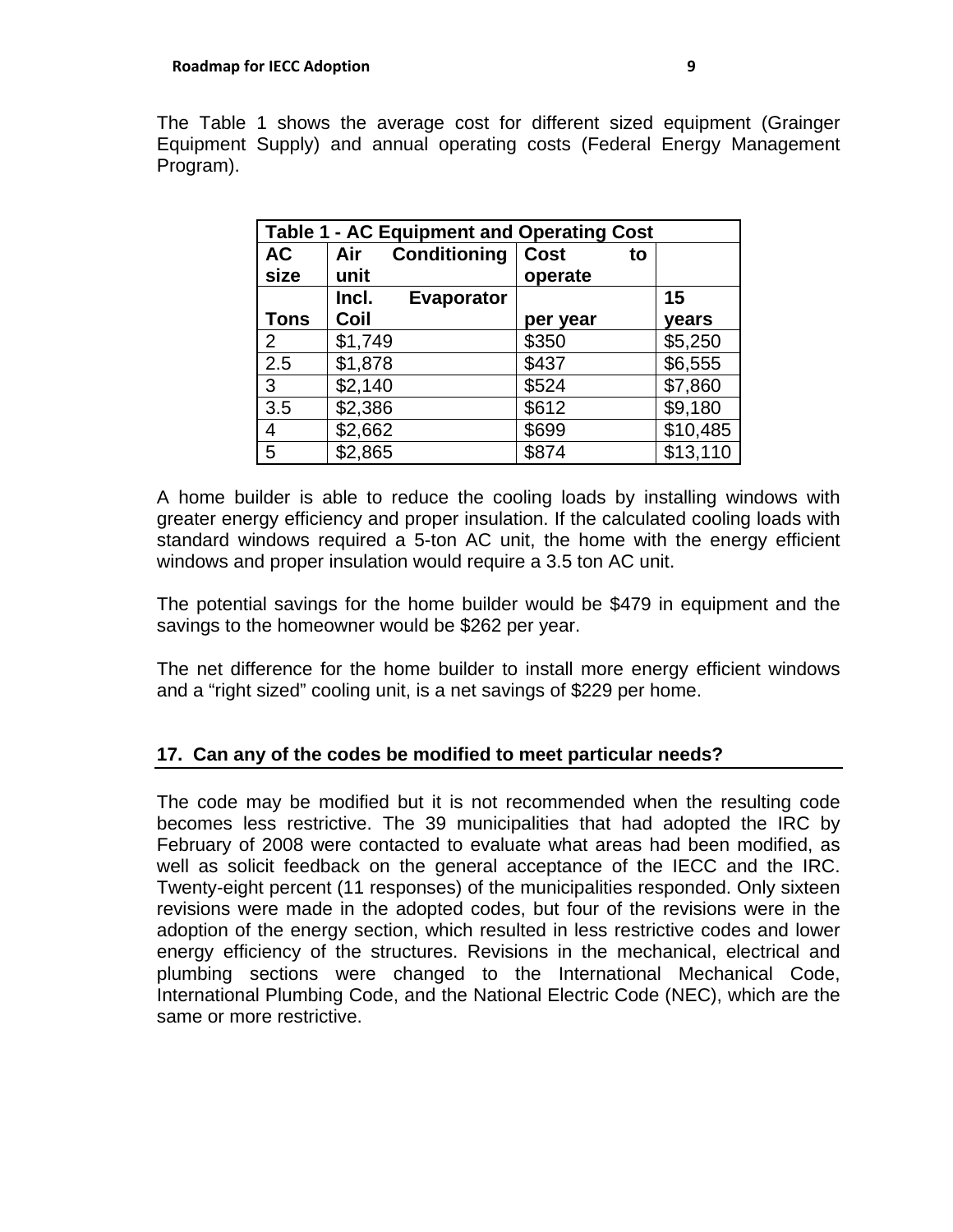## **18. Does the International Code Council support local governments?**

The Government Relations Plan is the advocacy program of the ICC, affecting the interests of ICC and its members in relation to Federal, State and Local governments and private sector organizations. The Government Relation's mission is to partner and forge strategic alliances with entities having objectives and missions compatible with ICC and that support the I-Codes and the developmental process upon which these codes are based.

The Government Relations Department, the Department of Energy and the Building Code Acceptance Project are dedicated to providing assistance to ICC members in their efforts to adopt the I-Codes in the United States and around the world.

## **19. If there is not an existing residential code in place and no inspection department, how do you begin the process?**

The ICC understands that getting started is a challenge. Personnel from the ICC will work with any local government to put the new codes in place. Appendix A gives information on the ICC support services. The ICC also has a sample ordinance that can be used for code adoption, which can be found in Appendix B. Similar documents are available for all of the ICC codes.

The IRC 2006 manual helps code officials and administrators adopt and administer the code. Chapter 1 of the IRC 2006 covers administration, and goes through:

- Applicability of the code
- Creation of a Department of Building Safety
- Duties and powers of Building Officials
- Permitting process
- Construction documents required
- Fees
- Inspections
- Certificates of Occupancy
- Service Utilities
- Board of Appeals
- Violations
- Stop Work Orders

## **20. How would the Building Officials be trained?**

The International Code Council has an ongoing training program for building officials and inspectors. The training is available in seminars and on-line. In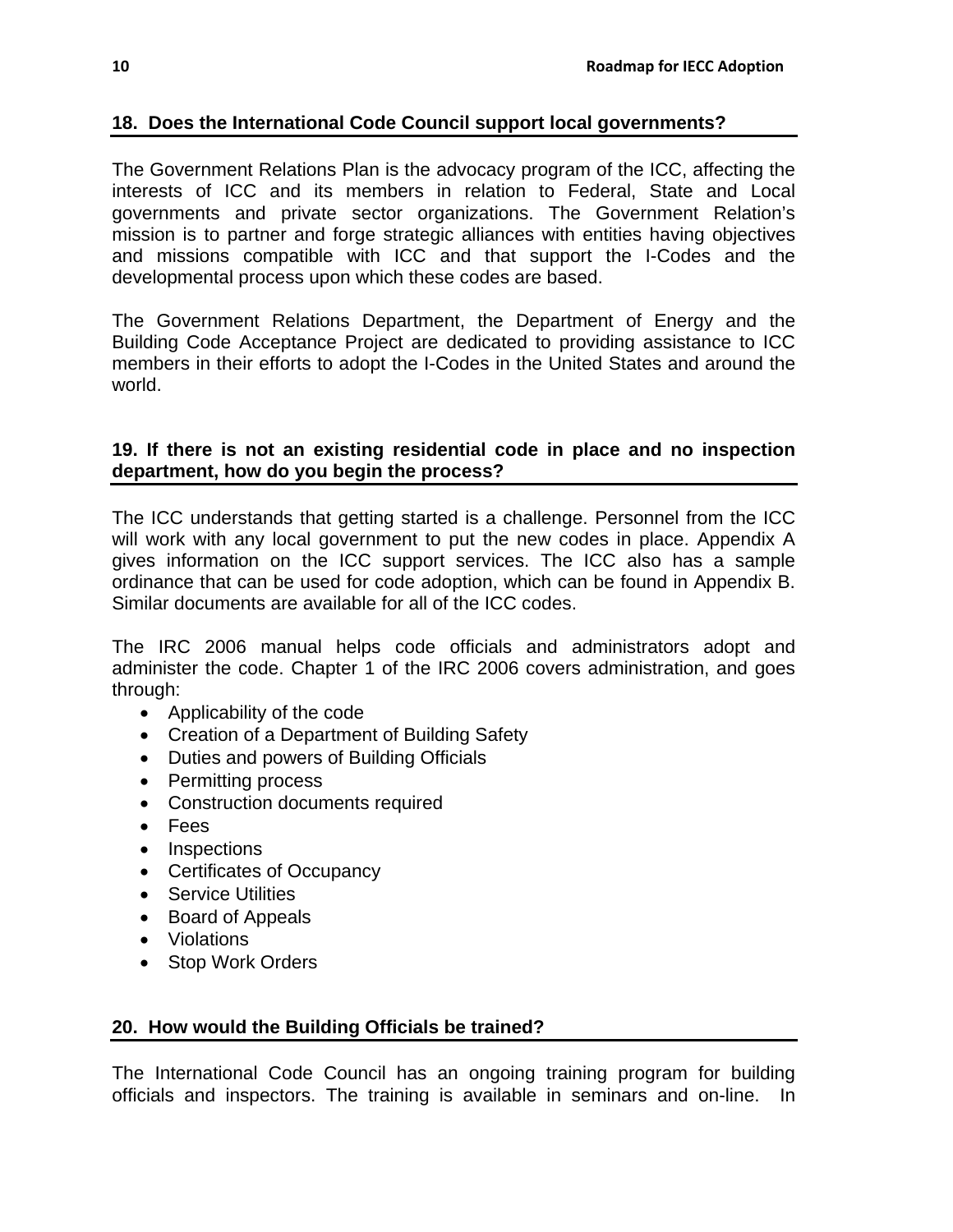addition, continuing education is available through the Code Officials Association of Alabama (COAA).

## **21. What is the cost of starting and maintaining a Department of Building Safety?**

The cost of setting up and maintaining a Department of Building Safety is difficult to estimate. In an ideal situation the permit fees would be adequate to finance the department.

Administrators of small towns that do not feel there is enough construction to support a Building Safety Department may adopt the IECC and IRC 2006 and contract with the county to collect the permit fees, issue the permits and conduct all inspections. In this case, the town has a fully functioning residential building code and the county benefits from additional revenue to offset expenses.

## **22. If there is an existing code and inspections department, how could building inspectors be trained on the newly adopted code?**

Just like new departments, the ICC will work with everyone on becoming current with the new codes. They offer training for building inspectors both through seminars and on-line training. In addition, continuing education is available through the Code Officials Association of Alabama (COAA).

The Department of Energy provides software for checking code compliance. The program for residential buildings is called RES*check* and for commercial buildings is COM*check*. The software is free and easy to use.

## **23. How do building codes impact insurance rates?**

The Insurance Services Office, Inc. (ISO) supplies data, analysis, and decision support services for property insurance companies. One of the services is the Building Code Effectiveness Grading Schedule (BCEGS), which assesses the building codes in effect in a particular community and how the community enforces its building codes, with special emphasis on mitigation of losses from natural hazards.

The concept is simple: municipalities with well-enforced, up-to-date codes should demonstrate better loss experience, and insurance rates can reflect that. The prospect of lessening catastrophe-related damage and ultimately lowering insurance costs provides an incentive for communities to enforce their building codes rigorously — especially as they relate to windstorm and earthquake damage.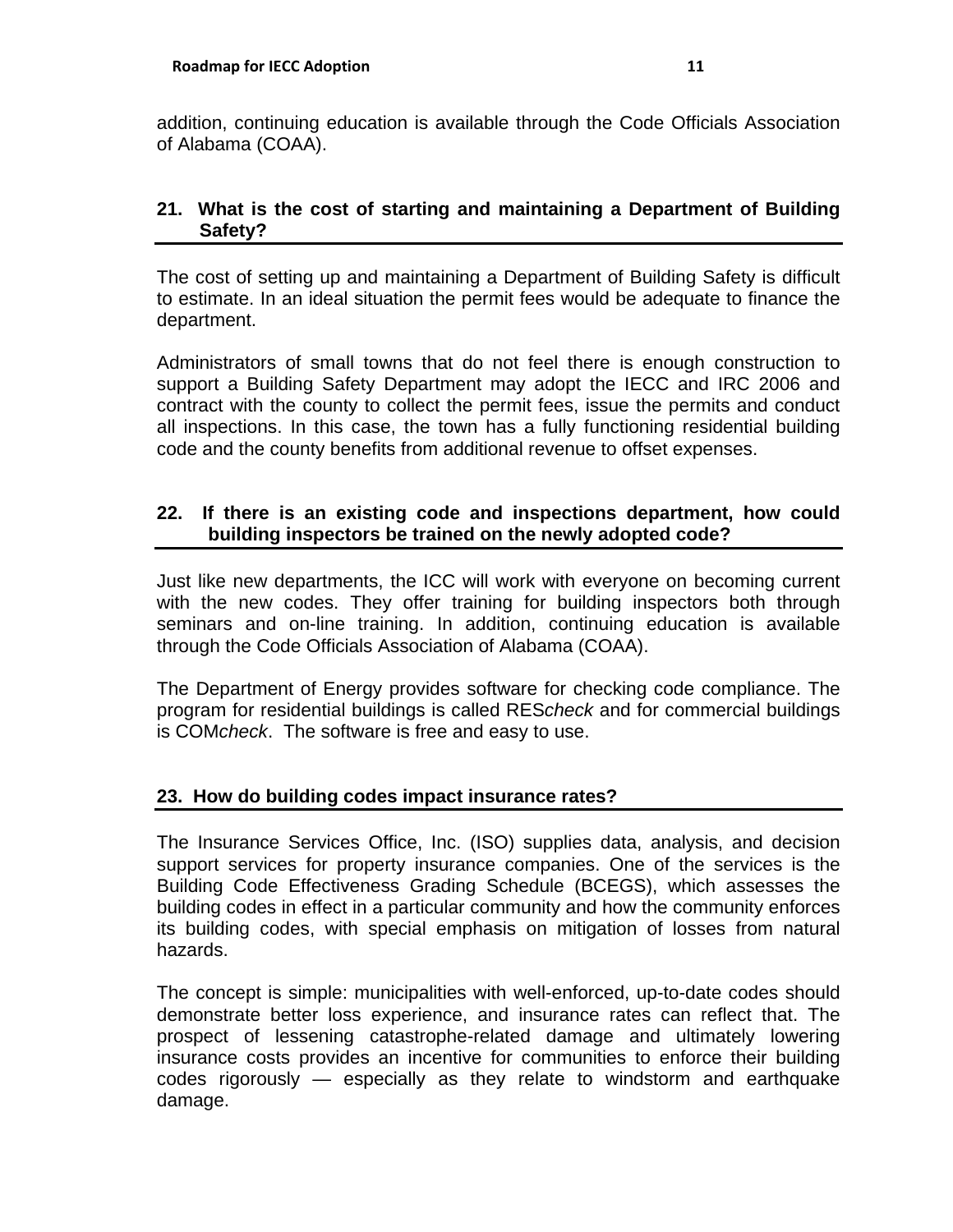The anticipated upshot: safer buildings, less damage, and lower insured losses from catastrophes. The BCEGS program assigns each municipality a BCEGS grade of 1 (exemplary commitment to building-code enforcement) to 10. ISO develops advisory rating credits that apply to ranges of BCEGS classifications (1- 3, 4-7, 8-9, 10). ISO gives insurers BCEGS classifications, BCEGS advisory credits, and related underwriting information.

ISO began implementing the program in states with high exposure to wind (hurricane) hazards, then moved to states with high seismic exposure, and then continued through the rest of the country.

## **24. What is a community's classification based on?**

A community's classification is based on:

Administration of codes, including

- building-code edition in use
- modification of the codes
- zoning provisions to mitigate natural hazards
- training of code enforcers
- certification of code enforcers
- incentives for outside education/certification
- building officials' qualifications
- contractor/builder licensing and bonding
- public-awareness programs
- participation in code-development activities and the appeal process

Review of building plans, including:

- staffing levels
- qualifications
- level of detail of plan review
- performance evaluations
- review of plans for one- and two-family dwellings, multifamily dwellings, and commercial buildings

Field inspections, including:

- staffing levels
- qualifications
- level of detail of inspections
- performance evaluations
- final inspections
- issuance of certificates of occupancy

In addition, ISO collects underwriting information, including natural hazards common to the area, number of inspection permits issued, number of inspections completed, the building department's funding mechanism and date of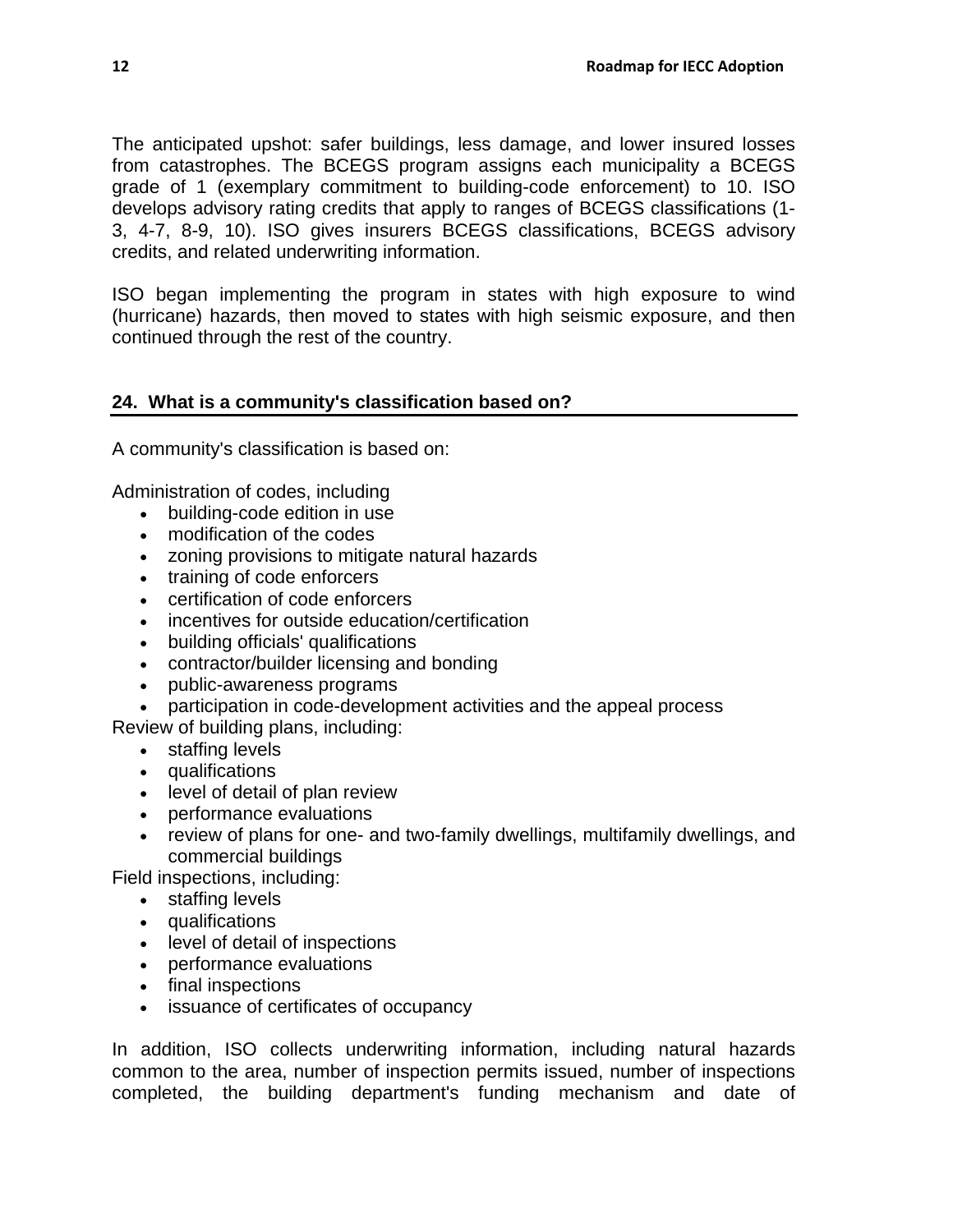establishment, size of the jurisdiction and population, and fair market value of all buildings.

| Table 2 - Summary of Perceived Problems and Answers for Municipal Administrators |                                                                                            |                                                                                                                                                                                                                                                                                                                                                                                                                                                                                                      |  |  |
|----------------------------------------------------------------------------------|--------------------------------------------------------------------------------------------|------------------------------------------------------------------------------------------------------------------------------------------------------------------------------------------------------------------------------------------------------------------------------------------------------------------------------------------------------------------------------------------------------------------------------------------------------------------------------------------------------|--|--|
| <b>Energy</b>                                                                    | <b>Issues as Perceived Problems</b>                                                        | <b>Issues as Advantages</b>                                                                                                                                                                                                                                                                                                                                                                                                                                                                          |  |  |
| <b>Efficiency Issues</b>                                                         |                                                                                            |                                                                                                                                                                                                                                                                                                                                                                                                                                                                                                      |  |  |
| Compliance                                                                       | It is very complicated to build<br>under the energy code.                                  | The IECC and IRC 2006 have simplified<br>the energy section to make compliance<br>simpler.<br>1. Reduced the number of climate<br>zones from 17 to 8.<br>2. Increased the option to obtain<br>compliance.<br>3. Clearly defines insulation<br>requirements.<br>4. Clearly defines window requirements.                                                                                                                                                                                               |  |  |
| Design limitations                                                               | The code limits design options.                                                            | Standard designed homes do not<br>require additional modifications, while<br>unique designs may require additional<br>documentation to show compliance to<br>the energy codes. Design professionals<br>can provide the necessary<br>documentation as part of the design<br>process.                                                                                                                                                                                                                  |  |  |
| Windows                                                                          | High efficiency windows that<br>meet the Energy Efficiency<br>criteria are more expensive. | There are additional costs for windows<br>that meet the Energy Efficiency criteria,<br>but the additional cost is outweighed by<br>the energy savings to the owner and the<br>lower cost for heating and cooling<br>equipment for the home builder.                                                                                                                                                                                                                                                  |  |  |
| Insulation                                                                       | More insulation is required and<br>the certification is difficult.                         | 1. The amount of insulation required in<br>Zones 2 and 3 are the standard used by<br>home builders in Alabama.<br>2. Installers are aware of the<br>requirements for installation and will<br>provide the appropriate certification<br>documents.                                                                                                                                                                                                                                                    |  |  |
| <b>HVAC System</b>                                                               | The heating and cooling<br>equipment required by the IRC<br>2006 is more expensive.        | 1. The IECC and IRC 2006 have<br>eliminated the equipment efficiency<br>requirements which were in IRC 2003.<br>2. The IRC 2006 only requires that the<br>system is properly sized and the ducts<br>are insulated and sealed.<br>3. The duct insulation has been<br>increased fro R-5 to R-8.<br>4. The required windows and insulation<br>normally requires the downsizing of<br>HVAC equipment, which will provide<br>better performance.<br>5. Downsizing HVAC lowers the cost of<br>construction |  |  |
| Hot water systems                                                                | The IRC 2006 requires more<br>expensive water heaters.                                     | The IECC and IRC 2006 have<br>eliminated the efficiency requirement of<br>water heaters.                                                                                                                                                                                                                                                                                                                                                                                                             |  |  |

**Table 2 – A summary of some of the most frequently asked questions.**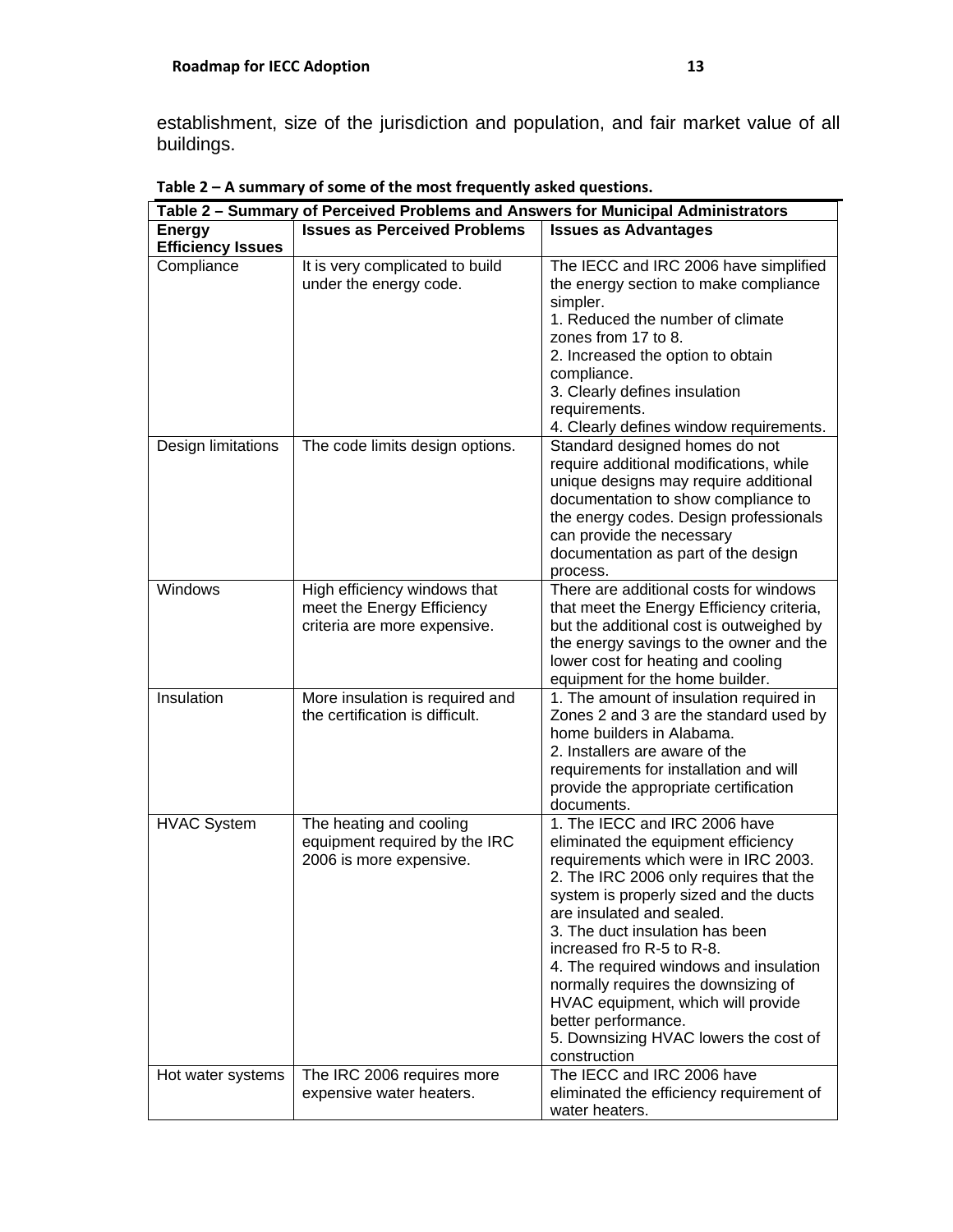#### **Appendix A**

#### **Regional ICC Support and Chapters**

#### **Staff Liaison**

## **Fire Service Liaison**

[Mark Roberts](mailto:MRoberts@iccsafe.org) ICC Louisiana Field **Office** 19186 5th Avenue Covington, LA 70433 Chelsea, AL 35043 Phone: 1-888-ICC-SAFE (422-7233), x7265 Fax: 985-249-7627

[Mel Cosgrove](mailto:mcosgrove@iccsafe.org) ICC Alabama Fire Services Field **Office** 1073 Fairbank Lane Phone: 1-888-ICC-SAFE (422-7233), x5229 Fax: 205-599-9871

#### **Board Liaison**

### [John LaTorra](mailto:JLaTorra@iccsafe.org) Building & Inspection Building Director Mgr. City of Redwood City 401 Lee Street 1017 Middfield Road PO Box 391 Redwood City, CA 94064 Phone: 650-780-7360 Fax: 650-556-9224

## **Secondary Board Liaison**

[James Brothers](mailto:jbrothers@iccsafe.org) City of Decatur PO Box 488 Decatur, AL 35602-0488 Phone: 256-341-4571 Fax: 256-341-4572

#### **Regional Chapter Gulf Coast Region IX**

## [Ronnie Spooner](mailto:ronnie.spooner@talgov.com)

c/o City of Tallahassee 300 S Adams St B28 Tallahassee, FL 32301 Phone: 850-891-7048 Fax: 850-891-7099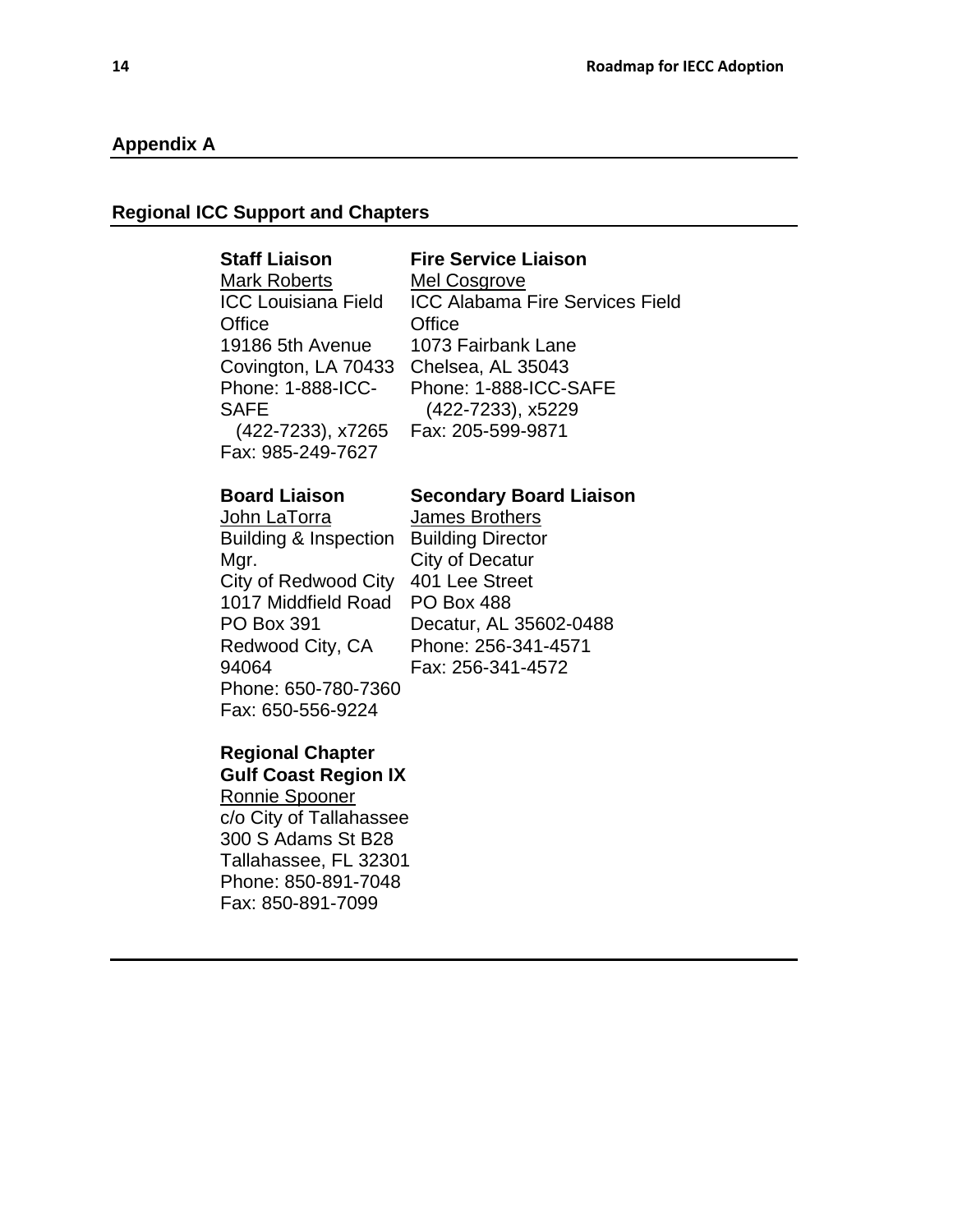#### **Alabama Chapters**

#### **Alabama Association of Plumbing, Gas & Mechanical Inspectors**

[Leslie Moon](mailto:lmoon@tuscaloosa.com) c/o City of Tuscaloosa 2201 University Blvd Tuscaloosa, AL 35401 Phone: 205-248-5129 Fax: 205-349-0136

#### **Alabama Gulf Coast Chapter**

[Landon Smith](mailto:lsmith@cityoforangebeach.com) c/o City of Orange Beach PO Box 2432/4101 Orange Peach Blvd Orange Beach, AL 36037 Phone: 251-981-2610 Fax: 251-981-3725

## **Association of North Alabama Code Officials**

[David Price](mailto:pricedep@aol.com) c/o Madison Co 266 A Shields Rd Huntsville, AL 35803 Phone: 256-883-8142 Fax: 256-746-2953

#### **Code Officials Association of Alabama**

[Matthew Danner](mailto:mdanner@co.madison.al.us) Code Officials Assn of Alabama c/o Madison County 266-A Shields Rd Huntsville, AL 35811 Phone: 256-746-2950 Fax: 256-746-2453

## **Code Officials of Lower Alabama**

[Edmund A. Velaski, Sr.](mailto:eddy@cityofmobile.org) c/o City of Mobile PO Box 1827 Mobile, AL 36633 Phone: 251-208-7424 Fax: 251-208-5896

#### **East Alabama Code Officials**

[Todd Betts](mailto:acbldgdept@charterinternet.com) c/o City of Alexander City PO Box 552 Alexander City, AL 35011 Phone: 256-329-6712 Fax: 256-329-6711

#### **Fire Marshals Association of Alabama**

[Chip Martin](mailto:chipmartin@bellsouth.net) c/o Daphne Fire Department PO Box 400 Daphne, AL 36526 Phone: 251-621-2815 Fax: 251-621-0067

#### **North Central Alabama Chapter**

Michael Petrovich c/o City of Trussville 131 Main St/PO Box 159 Trussville, AL 35173 Phone: 205-655-5483 Fax: 205-655-7487

#### **South Alabama Code Officials Association**

[Craig Scurlock](mailto:dcscurlock@dothan.org) South Alabama Code Officials Assn c/o City of Dothan 126 St Andrews St/PO Box 2128 Dothan, AL 36301 Phone: 334-615-4454 Fax: 334-615-4469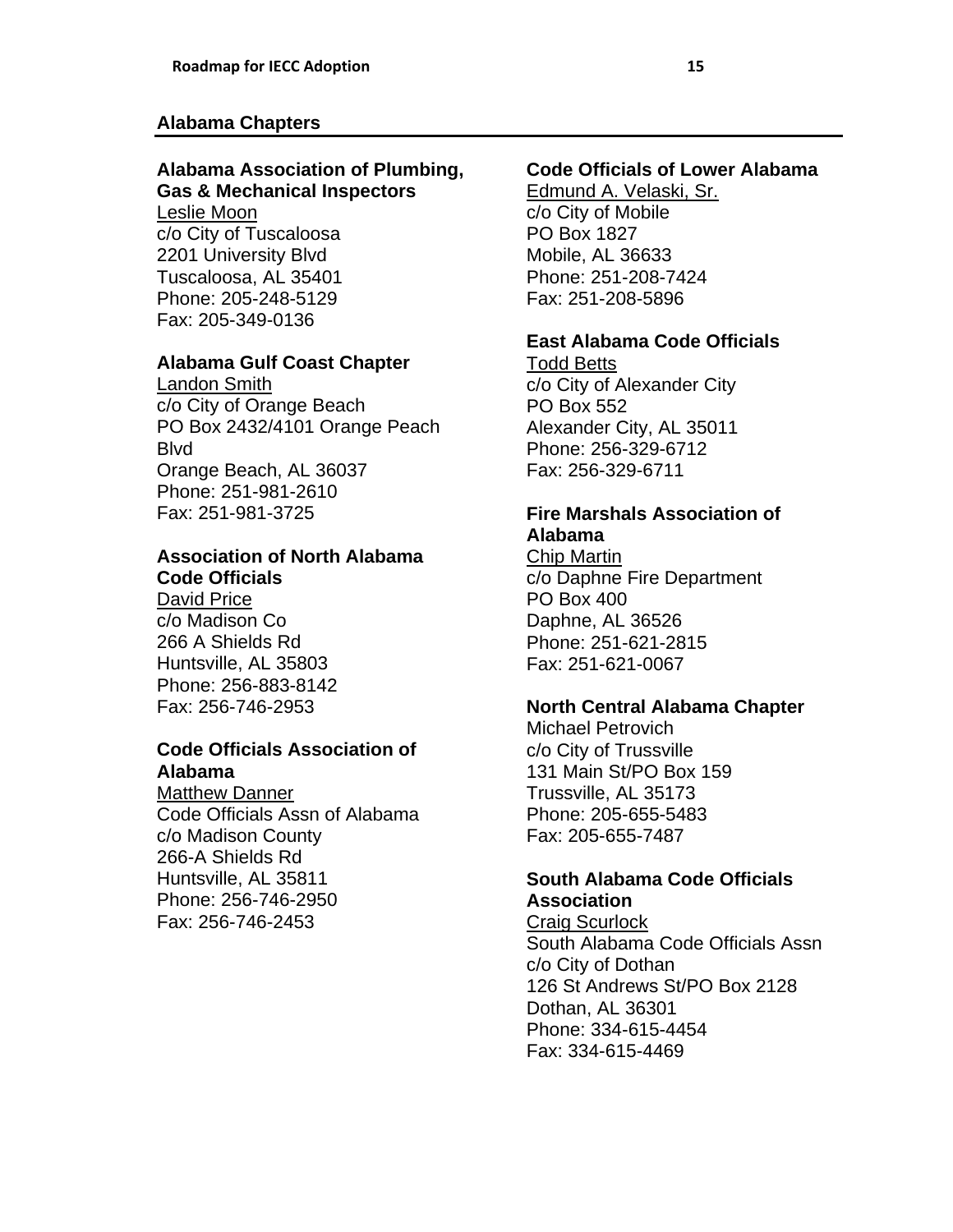### **Appendix B**

## **ORDINANCE**

The International Codes are designed and promulgated to be adopted by reference by ordinance. Jurisdictions wishing to adopt the 2006 *International Energy Conservation Code* as an enforceable regulation governing energy efficient building envelopes and installation of energy efficient mechanical, lighting and power systems should ensure that certain factual information is included in the adopting ordinance at the time adoption is being considered by the appropriate governmental body. The following sample adoption ordinance addresses several key elements of a code adoption ordinance, including the information required for insertion into the code text.

## **SAMPLE ORDINANCE FOR ADOPTION OF THE** *INTERNATIONAL ENERGY CONSERVATION CODE* **ORDINANCE NO.\_\_\_\_\_\_\_\_**

An ordinance of the **[JURISDICTION]** adopting the 2006 edition of the *International Energy Conservation Code*, regulating and governing energy efficient building envelopes and installation of energy efficient mechanical, lighting and power systems in the **[JURISDICTION]**; providing for the issuance of permits and collection of fees therefor; repealing Ordinance No. \_\_\_\_\_\_ of the **[JURISDICTION]** and all other ordinances and parts of the ordinances in conflict therewith.

The **[GOVERNING BODY]** of the **[JURISDICTION]** does ordain as follows:

**Section 1**.That a certain document, three (3) copies of which are on file in the office of the **[TITLE OF JURISDICTION'S KEEPER OF RECORDS]** of **[NAME OF JURISDICTION]**, being marked and designated as the *International Energy Conservation Code*, 2006 edition, as published by the International Code Council, be and is hereby adopted as the Energy Conservation Code of the **[JURISDIC-TION]**, in the State of **[STATE NAME]** for regulating and governing energy efficient building envelopes and installation of energy efficient mechanical, lighting and power systems as herein provided; providing for the issuance of permits and collection of fees therefor; and each and all of the regulations, provisions, penalties, conditions and terms of said Energy Conservation Code on file in the office of the **[JURISDICTION]** are hereby referred to, adopted, and made a part hereof, as if fully set out in this ordinance, with the additions, insertions, deletions and changes, if any, prescribed in Section 2 of this ordinance.

**Section 2**.The following sections are hereby revised:

Section 101.1. Insert: **[NAME OF JURISDICTION]**.

**Section 3**.That Ordinance No. \_\_\_\_\_\_ of **[JURISDICTION]** entitled **[FILL IN HERE THE COMPLETE TITLE OF THE ORDINANCE OR ORDINANCES IN**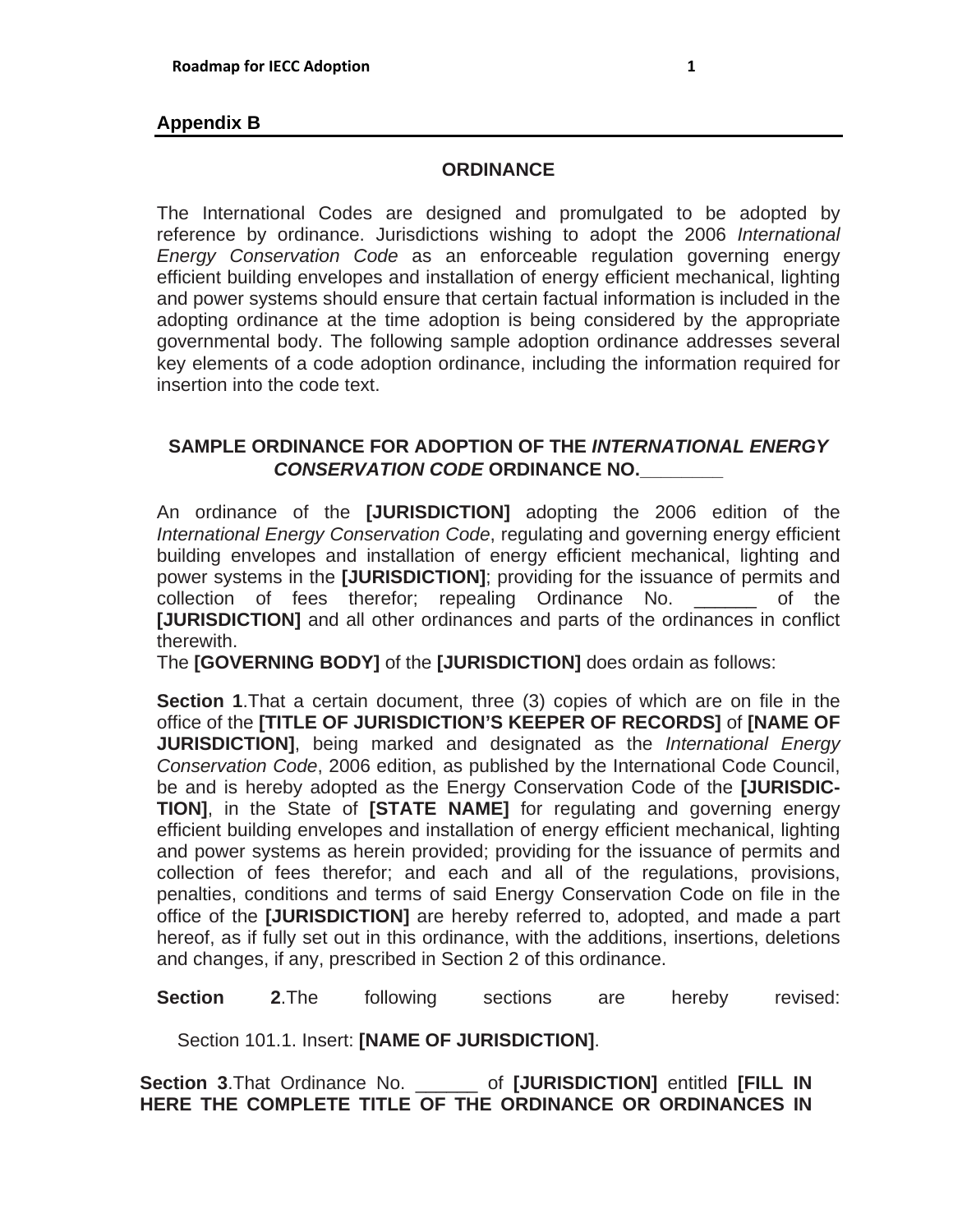**EFFECT AT THE PRESENT TIME SO THAT THEY WILL BE REPEALED BY DEFINITE MENTION]** and all other ordinances or parts of ordinances in conflict herewith are hereby repealed.

**Section 4.** That if any section, subsection, sentence, clause or phrase of this ordinance is, for any reason, held to be unconstitutional, such decision shall not affect the validity of the remaining portions of this ordinance. The **[GOVERNING BODY]** hereby declares that it would have passed this ordinance, and each section, subsection, clause or phrase thereof, irrespective of the fact that any one or more sections, subsections, sentences, clauses and phrases be declared unconstitutional.

**Section 5**.That nothing in this ordinance or in the Energy Conservation Code hereby adopted shall be construed to affect any suit or proceeding impending in any court, or any rights acquired, or liability incurred, or any cause or causes of action acquired or existing, under any act or ordinance hereby repealed as cited in Section 3 of this ordinance; nor shall any just or legal right or remedy of any character be lost, impaired or affected by this ordinance.

**Section 6**.That the **[JURISDICTION'S KEEPER OF RECORDS]** is hereby ordered and directed to cause this ordinance to be published. (An additional provision may be required to direct the number of times the ordinance is to be published and to specify that it is to be in a newspaper in general circulation. Posting may also be required.)

**Section 7**.That this ordinance and the rules, regulations, provisions, requirements, orders and matters established and adopted hereby shall take effect and be in full force and effect **[TIME PERIOD]** from and after the date of its final passage and adoption.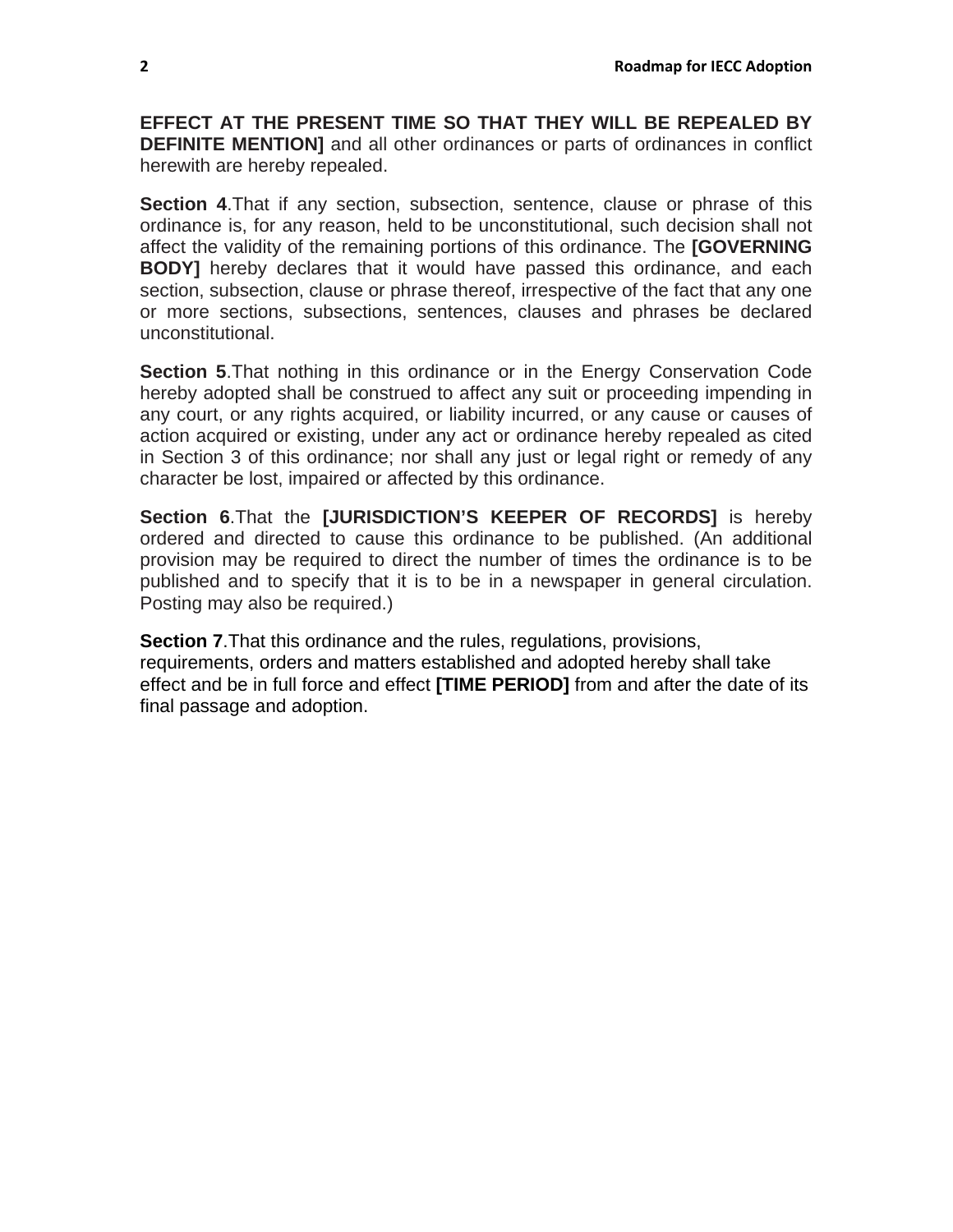## **Thanks to:**

**Building Code Acceptance Project Code Officials Association of Alabama Energy Information Administration Federal Energy Management Program Grainger Equipment supply International Code Council Insurance Services Office, Inc. National Fenestration Rating Council**